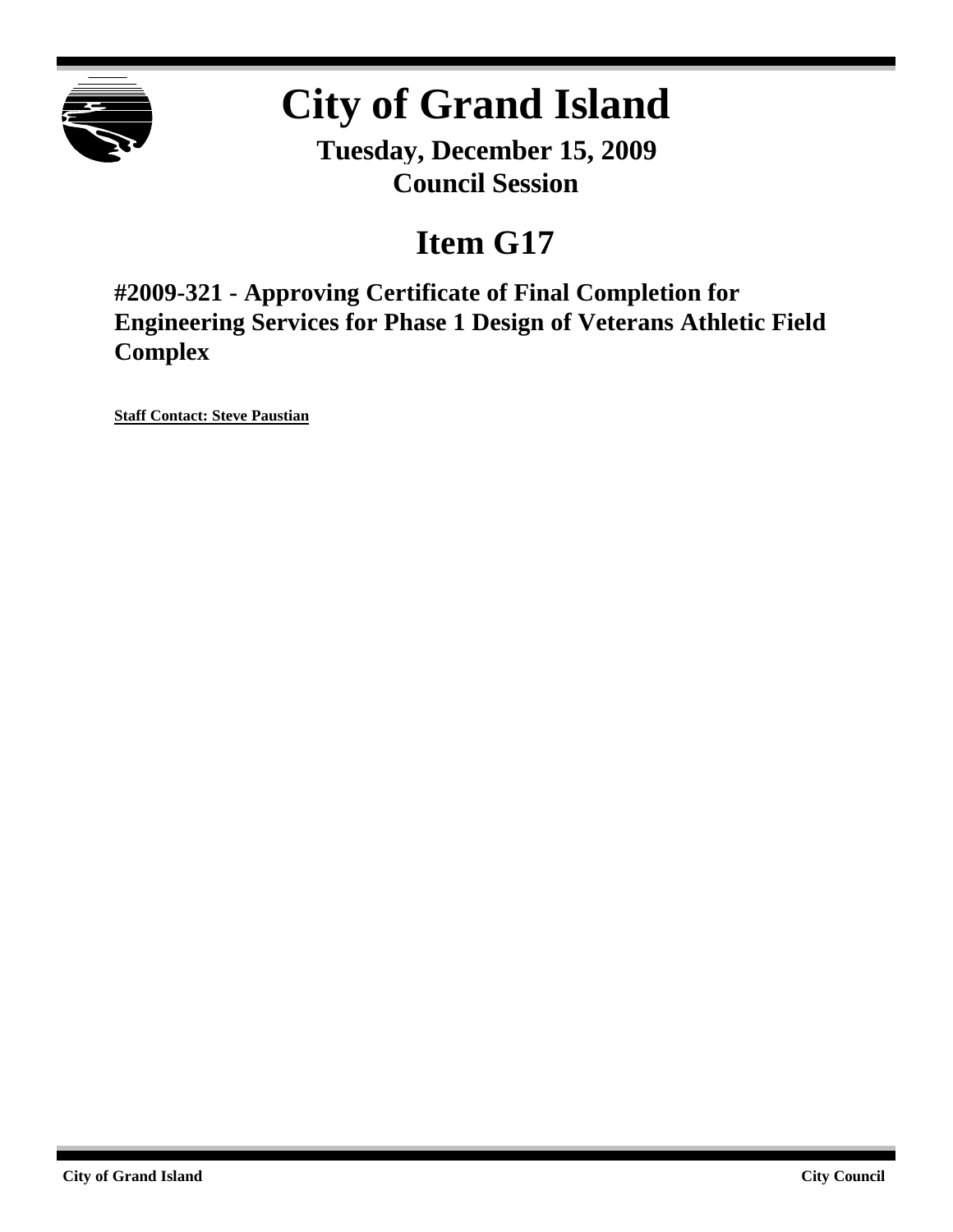## **Council Agenda Memo**

| From:           | <b>Steve Paustian, Parks and Recreation Director</b>                                                              |  |
|-----------------|-------------------------------------------------------------------------------------------------------------------|--|
| <b>Meeting:</b> | December 15, 2009                                                                                                 |  |
| Subject:        | Certificate of Final Completion-Engineering Services for<br>Phase 1 Design of the Veterans Athletic Field Complex |  |
| Item $\#$ 's:   | $G-17$                                                                                                            |  |
| $Presenter(s):$ | <b>Steve Paustian, Parks and Recreation Director</b>                                                              |  |

#### **Background**

A contract was entered into with Olsson Associates on August 5, 2009 to design the Veterans Athletic Field Complex.

### **Discussion**

All work associated with this contract has been completed and it is appropriate at this time to close out the contract.

### **Alternatives**

It appears that the Council has the following alternatives concerning the issue at hand. The Council may:

- 1. Move to approve
- 2. Refer the issue to a Committee
- 3. Postpone the issue to future date
- 4. Take no action on the issue

### **Recommendation**

City Administration recommends that the Council approve the certificate of final completion and make final payment to Olsson Associates in the amount of \$1,795.99.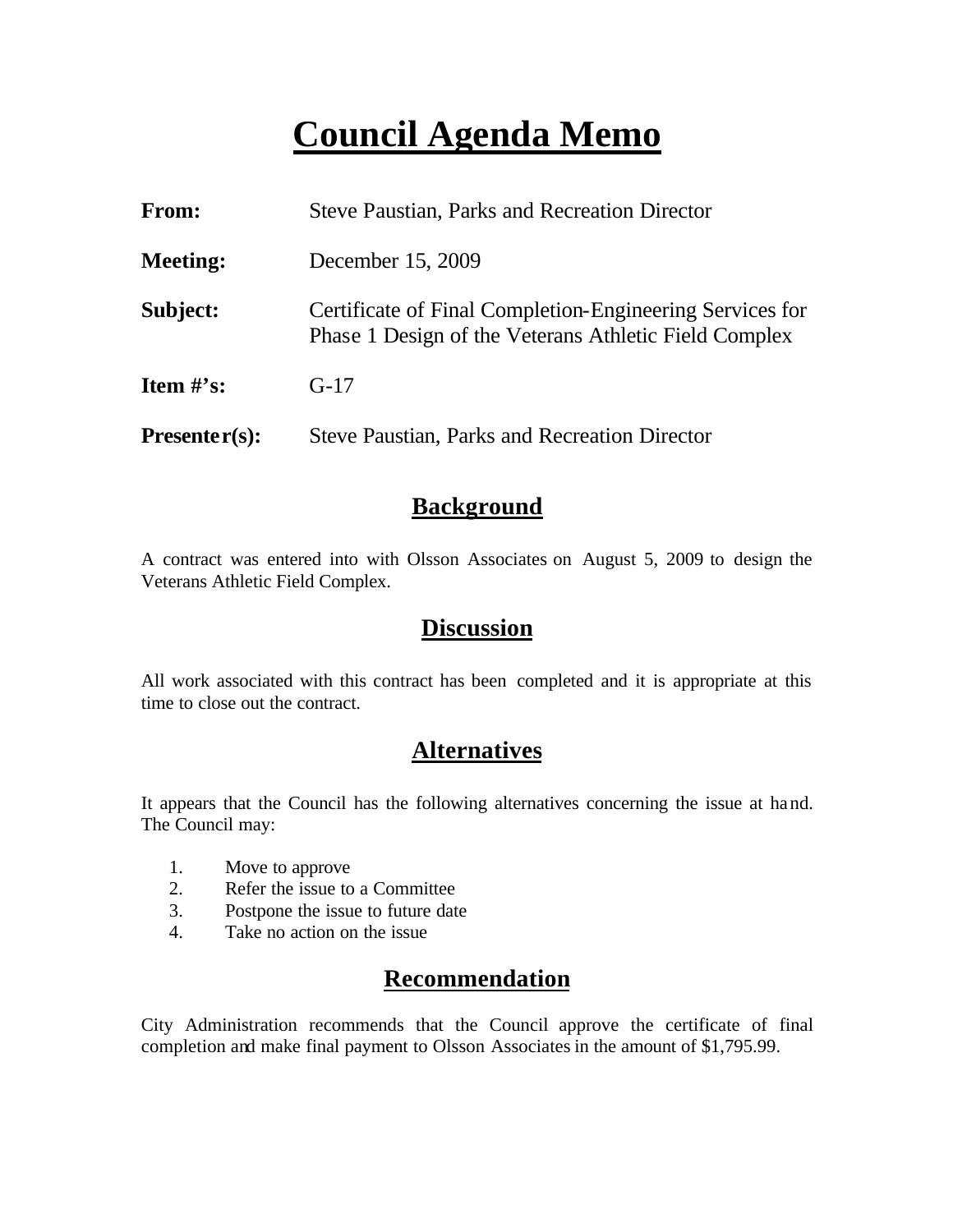## **Sample Motion**

Move to close out the contract with Olsson Associates and make final payment in the amount of \$1,795.99 to Olsson Associates for the engineering design of the Veterans Athletic Field Complex.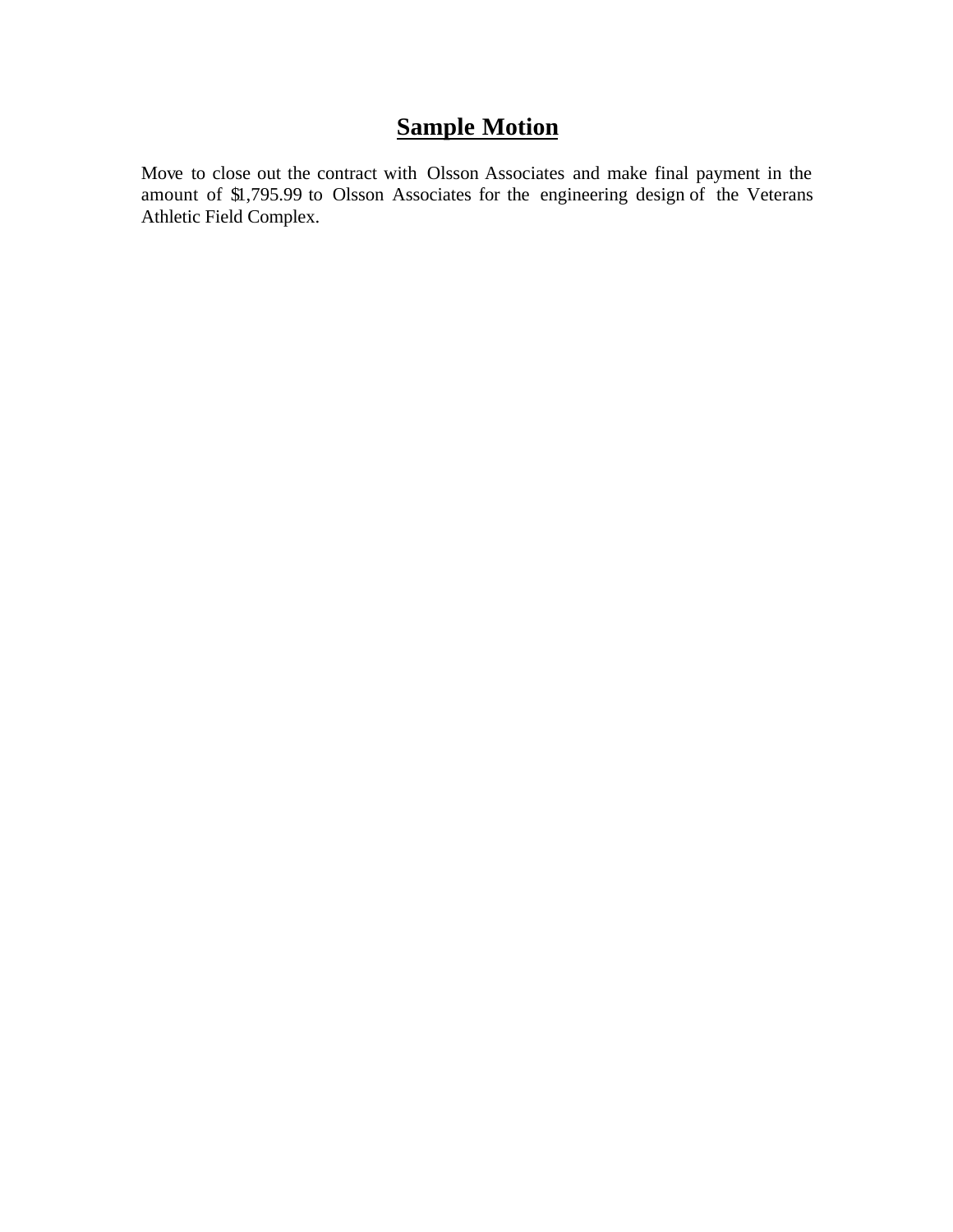#### **CERTIFICATE OF FINAL COMPLETION AND ACCEPTANCE**

**ENGINEERING SERVICES FOR PHASE 1 DESIGN OF** VETERANS ATHLETIC FIELD COMPLEX

CITY OF GRAND ISLAND, NEBRASKA **DECEMBER 15, 2009** 

#### TO THE MEMBERS OF THE COUNCIL CITY OF GRAND ISLAND **GRAND ISLAND, NEBRASKA**

This is to certify that the Engineering Services for Phase 1 Design of Veterans Athletic Field Complex has been fully completed by Olsson Associates of Grand Island, NE under contract dated August 5, 2009. All other work has been completed in accordance with the terms, conditions, and stipulations of said contract and complies with the contract, the plans, and the specifications. The work is hereby accepted for the City of Grand Island, Nebraska, by the Parks and Recreation Director in accordance with the provisions of the terms of the above said contract.

Respectfully submitted.

Steve Paustian Parks & Recreation Director

TO THE MEMBERS OF THE COUNCIL **CITY OF GRAND ISLAND** GRAND ISLAND, NEBRASKA

I hereby recommend that the Certificate of Final Completion and Acceptance be approved and warrants issued from Account No. 40044450-90122 to Olsson Associates in the final payment amount of \$1,795.99.

Respectfully submitted,

Margaret Hornady Mayor